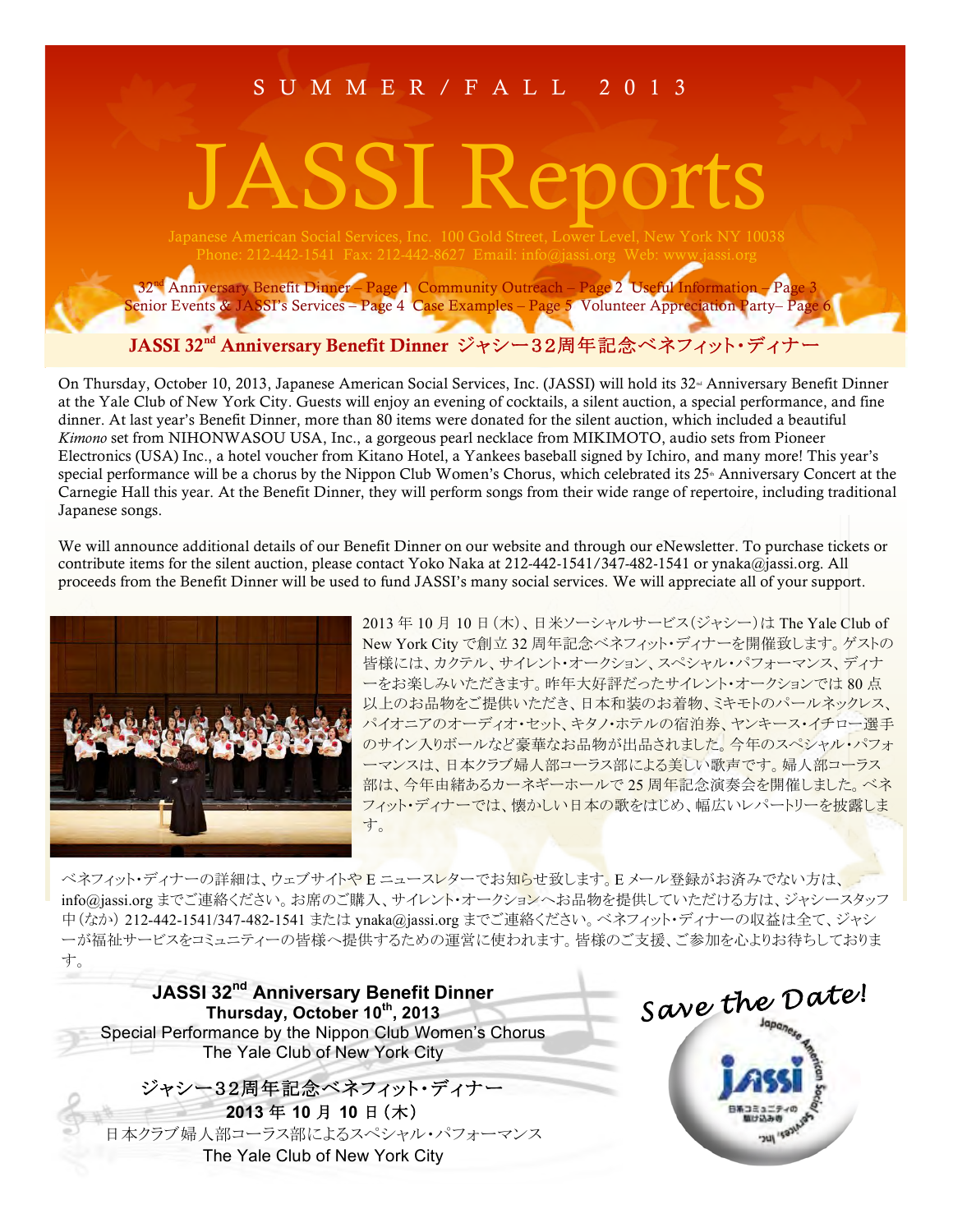# Asian Pacific American Legislative Advocacy Day アジア系米国人法律権利擁護デー

On Tuesday, March 5, 2013, JASSI and other Asian organizations joined "*Invisible, No More: Data Equity for Asian Pacific Americans* (APA)," led by the Coalition for Asian American Children and Families on the 4<sup>th</sup> Annual APA Legislative Advocacy Day in Albany, New York. We asked legislators to support the landmark legislation of A1186a/S2348s, which would ensure a standard, consistent way of collecting and reporting data of the APA community in New York.

2013年3月5日(火)、ジャシーは Coalition for Asian American Children and Families が先導する 「*Invisible, No More: Data Equity for Asian Pacific Americans*」に他のアジ ア系団体と共にニューヨーク州の州都アルバニーへ行き、立 法議案(A1186a/S2348s)を支援するようニューヨーク州議員 に訴えました。この議案は、40 語以上のアジア言語を使うア ジア人をひとくくりにまとめるのではなく、それぞれの民族を 尊重し、より正確なデータを収集するよう求めるものです。

# One Day Benefit Sale チャリティー・セール

On Saturday, April 13, 2013, Ms. Dava Weinstein, a social worker, held a benefit sale at the Norte Dame School. She was a good friend of Frank Morihiko Taira, a Japanese American artist who had had many exhibitions in the U.S. and Italy and won numerous prizes. She sold his artwork and donated the proceeds to JASSI and another organization. Approximately 90 art pieces were sold, and \$1,000 were donated to JASSI. Please join us at the next benefit sale which will be at the Japanese American United Church!



2013年4月13日(土)、ジャシーの協力 のもと、ソーシャルワーカーのデイバ・ウェ インステインさんがノートルダム学校でチャ リティー・セールを開催しました。ウェインス テインさんは、日系アーティストのフランク・ モリヒコ・タイラのお知り合いで、遺品であ る彼の絵画を売却し、作品販売の売上げ をジャシーと他機関に寄付してくださいま した。約90点の絵画が売れ、\$1,000 がジ ヤシーに寄付されました。次回は日米合同 教会で開催予定です。是非お気軽にお立 ち寄りください。

# Sakura Health Fair さくらヘルスフェアー

JASSI participated in Sakura Health Fair held by the Japanese American Association of New York, Inc. During this event, we held "Visa & Healthy Living Consultation" sessions on April  $15<sup>th</sup>$  and  $28<sup>th</sup>$  at our office. We provided consultations to thirteen participants regarding issues such as Green Card renewals, undocumented immigrant issues, Medicaid, public benefits, health issues, employment issues, consumer issues, and large medical bills. They were happy to receive appropriate and useful advice.

ジャシーは、日系人会が主催するさくらヘルスフェアーに参 加し、4月15日と28日の2日間に渡り「ビザ&生活なんで も無料相談」をジャシー・オフィスで開催しました。永住権更 新、不法滞在問題、メディケイド、公的支援、健康問題、雇用 問題、消費者問題、高額医療費問題を含める13名のご相 談に応じました。参加者からは「長時間に渡り親身に相談に

のってくださり、また、的確なアドバイスを していただきありがとうございました」という 感謝の言葉をいただきました。



NYC Mayoral Candidate Forum ニューヨーク市長選挙公開討論会

On Monday, May 20, 2013, JASSI, Coalition for Asian American Children and Families, and more than 60 other Asian organizations attended the Mayoral Candidates

Forum and listened to the candidates addressing key issues affecting Asian Pacific American communities. More than 600 community members attended this event, seeking better recognition from the candidates of their needs and contributions. We express



our thanks to those who participated in this forum with JASSI.

2013 5 ä 20 ØɠäɡǖȫɐȪɝȁ Coalition for Asian American Children and Families を始め、その他 60 以上のア ジア系団体と共に「アジア太平洋系アメリカ人」に関するニュ ーヨーク市長選挙公開討論



会を観覧しました。アジア 系コミュニティーの発展・向 上に貢献してもらえるよう、 600名以上の観覧参加者 が、私たちアジア人の存在 やニーズを候補者に認識さ せました。ジャシーの存続 意義を伝えるために、日本 人・日系人の存在を市長候

補者にアピールし、ご参加いただいた皆様にお礼申し上げ ます。ありがとうございました!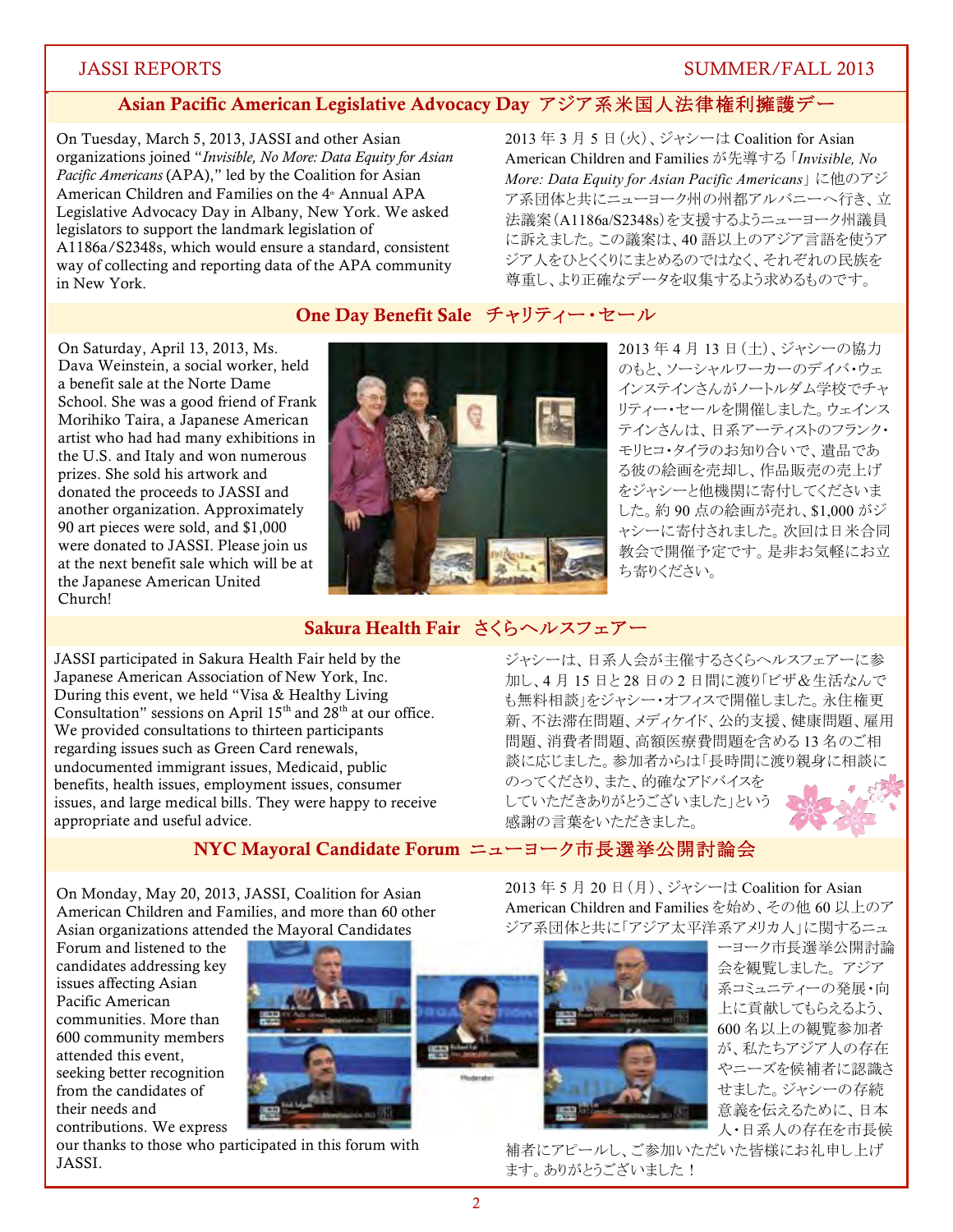# Deloitte Impact Day デロイト社ボランティア・イベント



On Friday, June 7, 2013, Deloitte held its annual Impact Day. More than 20 volunteers from Deloitte contributed their time and talent to JASSI and helped us mail 4,000 solicitation letters to the community. They assisted JASSI's volunteers and seniors with mailing while enjoying great conversation. Many thanks to Deloitte for their commitment to the community!

2013年6月7日(金)、監査やコンサルティングなどを提供しているデ ロイト社が、「インパクト・デー」と呼ばれるコミュニティ・サービスを行いま した。ジャシーは昨年に引き続きデロイト社の多大なご協力を受け、ジ ャシーへの寄付金依頼文を発送するために必要な作業をお手伝いし ていただきました。ジャシーボランティアやシニアの皆さんと共に、20名 以上のデロイト社員の皆様が和気あいあいと交流を深めながらも迅速 な手さばきで4,000 通ものお手紙の郵送準備をしてくださいました。デ ロイト社の皆様、福祉活動に貢献してくださり、ありがとうございました!

# Upcoming Seminar! セミナーのお知らせ "Home Care with Medicaid & Medicare" [メディケイド&メディケアでの在宅ケア」

This fall, JASSI will participate in the Senior Week held by the Japanese American Association of New York, Inc. and hold a free seminar regarding "Home Care with Medicaid & Medicare" on Thursday, September 19th from 2:30PM to 4PM.

ジャシーは日系人会が主催するシニア・ウィークに今秋も参加し、「メディケイド&メディケアでの在宅 ケア」に関する無料セミナーを開催します。9月19日 (木)の午後2時半~午後4時講演予定です。



# Useful Information お役立ち情報 ~ The Affordable Care Act オバマケア ~

Beginning in 2014, individuals are required to purchase health care coverage and be insured under the Patient Protection and Affordable Care Act (PPACA). The federal government will impose new fines on most citizens and legal residents who do not obtain government-approved insurance. Those without insurance will pay a tax that is the greater of a flat fee or a percentage of family income. In 2014, the penalty starts at the greater of \$95 per adult and \$47.50 per child (up to \$285 for a family) or 1.0% of family income. By 2016, it increases to the greater of \$695 per adult and \$347.50 per child (up to \$2,085 for a family) or 2.5% of family income (as of August, 2013). This penalty will be administered by the Internal Revenue Service (IRS) through tax returns. In 2015, the IRS will collect tax penalties from individuals who file their tax returns for 2014 and do not carry insurance coverage and are not exempt. In order to increase the insurance enrollment rates of the U.S. residents, the ACA will expand the Medicaid program coverage to people under age 65, including people with disabilities who are at 133% of Federal Poverty Guidelines. For those who exceed Medicaid income limits or middle-income individuals, New York State has set up an organized health insurance marketplace called "New York Health Benefit Exchange (http://www.healthbenefitexchange.ny.gov)" that is designed to help people shop for and enroll in health insurance coverage. Through the Exchange, individuals, families, and small businesses will be able to compare commercial insurance options, calculate costs, and select coverage online, in person, over the phone, or by mail. The Exchange will also help people check their eligibility for health care programs like Medicaid and sign up for these programs if they are eligible. The Exchange will also be able to tell what type of financial assistance is available to applicants to help them afford health insurance purchased through the Exchange. Insurance coverage can be purchased through the Exchange beginning October 1, 2013 and will be effective January 1, 2014.

オバマ政権が進める医療保険制度改革により、2014 年1月1日から日本のように国民皆保険となり、個人の医療保険加入が義務付けら れます。例外もありますが、保険未加入のほとんどのアメリカ市民や合法滞在者には罰金が課せられます。2014 年度は大人一人につき \$95、子ども一人につき \$47.50(世帯で \$285 まで)、または世帯所得の 1.0%の罰金額が課せられ、 2016 年までには大人一人につき \$695 、子ども一人につき \$347.50(世帯で \$2,085 まで)、または世帯所得の 2.5%まで罰金が上がります(2013 年 8 月現在)。確定申告を通し て国税庁(IRS)により罰金が徴収されるため、保険未加入で例外に該当しない方は、2015年に2014年度の確定申告をする際に罰金が 課されます。また、低所得層の国民加入率を上げるために、連邦貧困ガイドラインの 133%までメディケイド受給資格(所得制限限度額)が 拡大します。ニューヨーク州では新しい医療保険購入制度「ニューヨーク・ヘルスベネフィット・エクスチェンジ」が設けられ、2013年10月1 日より民間医療保険の比較・購入がウェブサイト(http://www.healthbenefitexchange.ny.gov)を通して簡単にできるようになります。また、メ ディケイドのような公的医療保険のスクリーニングもできるため、該当資格を満たせば公的医療保険にも申請できます。更に、月々の掛け 金の支払いを援助する歴鑄字>続字を援助する「コスト・シェアリング」などの助成金への該当資格も確認できます。エクスチェンジ を通して加入した医療保険は、2014年1月1日より適用されます。 \*罰金を含める オバマケアに関する制度が変更される可能性がある ため、オバマケアやエクスチェンジなどの最新情報をご希望の方は、http://www.cms.gov をご確認ください。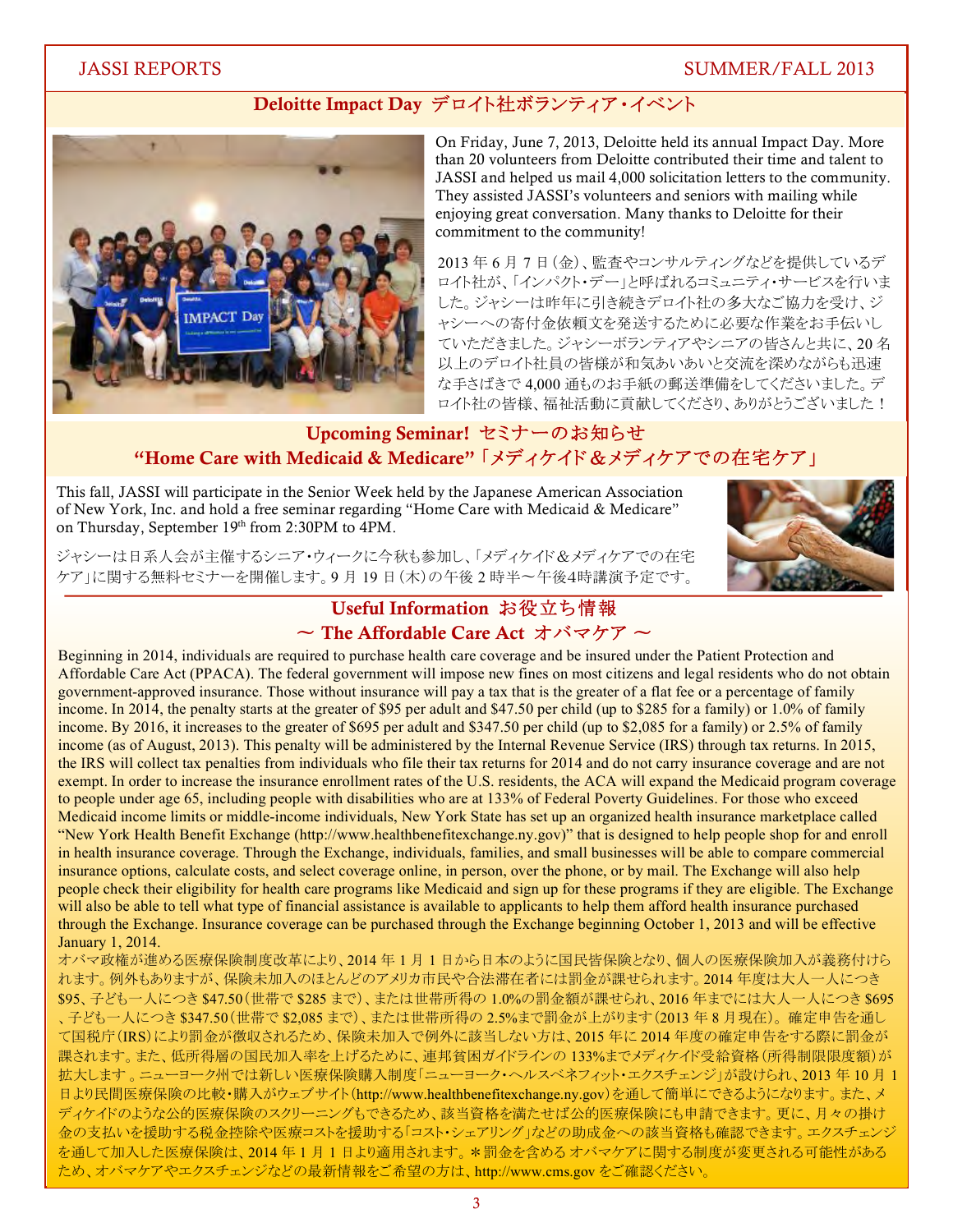# Senior Events シニア・イベント

# Cherry Blossom Viewing お花見

On Tuesday, April 16, 2013, our annual "Cherry Blossom Viewing" was held at the Brooklyn Botanic Garden. This year's cherry blossoms' peak was late due to the cold spring, but we enjoyed viewing other beautiful flowers in the Japanese Hill-and-Pond Garden. We also had a picnic at lunch. It was such a relaxing day.

2013 年4月16日 (火)、ブルックリン・ボタニックガーデンで今年も お花見を行いました。今年はシーズンが遅れ、桜並木は満開まで大 分先でしたが、ジャパニーズ·ガーデン内やその他の花が美しく咲き 誇り、充分楽しむことができました。お昼は皆でピクニックランチをし、 綺麗な花でとても癒される、心安らぐ良い一日となりました。





# Strawberry Picking イチゴ狩り

On Thursday, June 6, 2013, sponsored by Goldman Sacks (GS), we had a Strawberry Picking Bus Tour at Alstede Farms in New Jersey. JASSI seniors enjoyed the nature, picnic, and cultural exchange with GS employees who served as volunteers. Everyone had a big smile enjoying the fresh and sweet strawberries!

2013年6月6日(木)、毎年恒例となったゴールドマン・サックス社主 催のイチゴ狩りバスツアーを行いました。ジャシー・シニアはニュージャ ージー州アルステッド農園にて自然を楽しみつつ、ボランティアで参加 したゴールドマン・サックス社員と交流を深め、賑やかにピクニックを楽 しみました。今年は例年よりもとびきり甘くておいしいイチゴに、皆笑顔 がこぼれていました!

# JASSI's Services ジャシーのサービス

## Hotline

Our bilingual social service staff provide telephone, email, and in-person consultations on a wide range of issues, including low-income assistance, health insurance availability, housing, consumer, employment, legal, and financial issues.

#### Senior Program

JASSI provides telephone and in-office case assistance, recreational events, and educational workshops for people over 60 years of age. We also offer hospital escort services and "friendly visits" to homebound seniors.

#### Caregiver Support Program

JASSI provides services to those who give care for people over 60 years old. The services include providing information about home care, case management, benefit referrals, group programs, respite, and supplemental support.

#### Immigration Hotline

Ms. Mariko Okamoto, who has extensive experience as a paralegal, provides free telephone and email consultations regarding immigration and visa-related issues on Mondays.

#### Community Outreach Program

JASSI conducts seminars and workshops to provide useful information to the community. We also outreach to the community through Newsletters, eNewsletters, social media, and online bulletins.

#### 生活相談

低所得問題を始め、医療保険、住宅、消費者、労働、法律、金銭 問題など様々なご相談を電話、Eメールや個人面談で受け付けて います。バイリンガルの福祉専門スタッフが問題解決の支援をしま す。年齢は問いません。お気軽にお問い合わせください。

## シニア・プログラム

60 歳以上の方へ電話やオフィスでのケース・アシスタンスに加え、 定期的に行楽イベントやシニアに役立つ情報に関するワークショッ プを提供しています。また、孤立しがちなシニアのお宅をボランティ アが定期的に訪問するフレンドリー・ビジットや病院へのエスコート サービスも提供しています。

#### ȤȖȡȽɝɜȨɊɝȷɜɄəȣɕɍ

60 歳以上の方の介護、お世話をしている「ケアギバー」への支援を 行っています。公的支援や住宅介護などに関する情報提供や支援 、ケースマネジメント、精神的サポート、休息サービス、生活補助、 サポートグループなどを提供しています。

#### 「移民法なんでも無料相談」

毎週月曜日にパラリーガルの岡本万里子氏がビザや移民法に関 するご相談を電話やEメールで受け付けています。

#### コミュニティー・アウトリーチ・プログラム

公的医療保険や在宅ケアなど、日系コミュニティーの皆様の生活に 役立つ情報を提供するセミナーやワークショップを不定期に開催し ています。また、SNS や E ニュースレターでもお役立ち情報を提供 しています。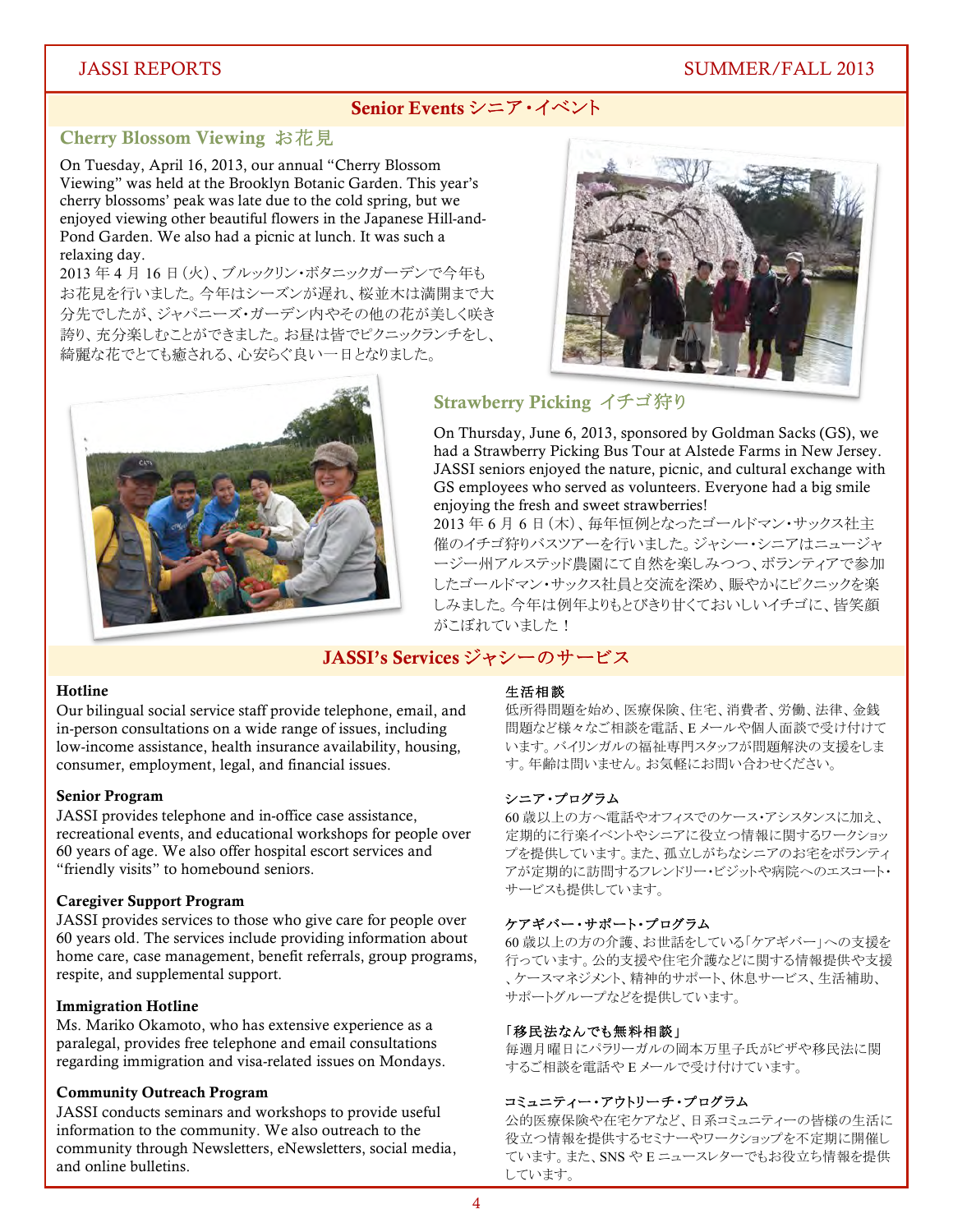# Case Examples ケース例

Everyday, JASSI staff answer many inquiries. While some cases only require providing specific information or referrals, many cases require more comprehensive services including advocacy. Cases often require days or even months to be resolved. Here are some examples from our programs.

ジャシースタッフは毎日様々なご相談を承ります。その場ですぐお答えできるような質問から、諸機関との仲介や同行が必要な何日 も要するようなご相談まで、秘密厳守のもとに対応しています。以下は、それぞれのプログラムのケース例です。

## Hotline

JASS staff provided assistance and advocacy to a 50 yearold male who lived in a homeless shelter after his apartment building had burned down, and he had lost everything. After having a dispute with the shelter's staff due to a language barrier, he was ordered to appear in housing court for hearing. As he had difficulties understanding his situation and his rights, JASSI staff explained them to him in Japanese and accompanied him to court as an advocate. His legal problem was resolved, and with continuing support from JASSI, he has found a place to live and become mentally and financially stable.

## Senior Program

JASSI staff provided assistance to a 65 year-old male who started receiving Medicare but did not know specifics about Medicare Part D. The staff explained to him in Japanese how Medicare Part D worked and helped him enroll online in a plan suitable for his situation. The staff also provided screening for Medicare Saving Program for which he was qualified. As a result, he was able to apply for Medicare Part D and also receive assistance for his application for Medicare premium exemption.

## Immigration Hotline

Our paralegal volunteer assisted a musician who wanted to apply for his O-1 visa extension by himself as he could no longer afford a lawyer after years of annual extensions. An O-1 visa is initially granted for up to three years, and subsequently, yearly extensions must be requested. Our

volunteer explained to him the U.S. immigration law and the risk of self-filing the extension. He was then able to apply for his extension and receive permission to stay for another year.



#### 生活相談

「火事でアパートが焼け、精神的に不安定になってしまい体調 も崩してしまった。その後、金銭面的にも不安定になり、シェル ター暮らしになってしまった。更に、言語の障壁がきっかけでシ ェルターのスタッフと問題が起き、尋問にいかなければならなく なった」という困難な状況下に置かれている50代男性の支援 にあたりました。ジャシースタッフは、彼の母国語である日本語 で状況を詳細に説明し、審問にも同行しました。現在は問題も 解決し、不安も軽減。精神的にも金銭的にも安定し、ご自身の 安全な住居で生活しておられます。

# シニア・プログラム

「65 歳になりメディケアを受給し始めたが、パートDの申請につ いて困っている」という男性の支援にあたりました。ジャシースタ ッフは先ず、パートDとは一般の保険会社の中から自分に合っ た処方箋のプランを探して直接保険会社に申し込みをすると説 明し、コンピューターの使い方や英語に不安があったため、オ ンライン申請も手伝いました。様々な専門用語と、保険プランの 比較方法を日本語で分かり易く説明した結果、自分に合った適 切なプランを見つけることができました。また、メディケア助成金 プログラムへのスクリーニングも合わせて行った結果、メディケ ア・パートB の月々の掛け金(\$104.90)が免除されるプログラム への申請もする事ができました。

## 「移民法なんでも無料相談」

「年に一度の O-1 ビザの延長申請にあたり、高額な弁護士費用 を捻出できないが一人で手続きを行うには不安がある」という音 楽家の方からご相談を承りました。パラリーガル・ボランティアは 、自分で移民局申請を行うリスクや米国移民法とシステムにつ いて詳しく説明し、ご自身で申請できるよう支援をしました。その 後そのアドバイスを基にご自身で申請し、無事延長申請の許可 を得ることができました。

# Voice from Clients 利用者の声



60 代女性

Although I can speak conversational English, I don't understand technical terms, and it's hard for me to deal with documents in English. Some of the documents are too personal to show to my friends. But, I can rely on JASSI because personal issues are kept confidential. JASSI helped me many times deal with documents and go through difficult times. I need JASSI to live in New York without anxiety.

英語を話すことができても、書類などの専門的な英語はわからないですし、友人にもお 願いできないことを、個人情報も安心してお願いすることができます。安心してニューヨ ークで暮らすために必要な団体です。こういったことはみんな悩んでいることです。精神 Female (60s) <br> **Internal** internal interval interval interval interval interval interval interval interval interval interval interval interval interval interval interval interval interval interval interval interval inter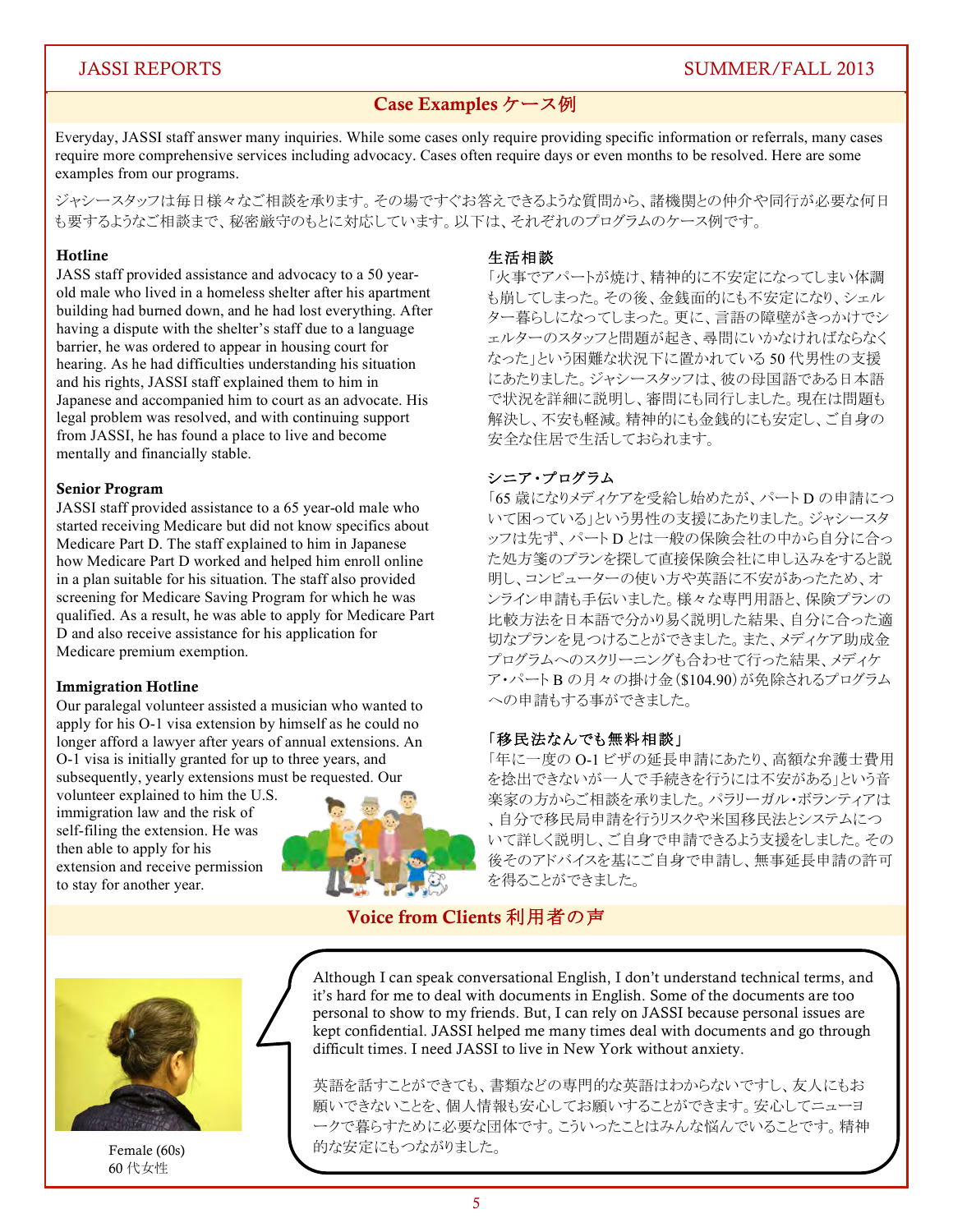# Volunteer Appreciation Party ボランティア感謝会

On Tuesday, July 30, 2013, JASSI held a volunteer appreciation party for those who have been helping us in many ways for all these years. The volunteer activities include event assistance, friendly visits, hospital escorts, translation, graphic designs, mailing preparation, office work, etc. Their work is indispensable for us to continue providing social services for people in need. At the party, we honored volunteers with letters of appreciation. It was also a good opportunity for them to know other volunteer members and share their experiences. We thank all our volunteers for their hard work!



2013 年7月 30 日 (火)、ボランティアの方々へ日頃の感謝の気持ちを込め て、ボランティア感謝会を開催しました。ボランティアの方々にはイベントの お手伝いを始め、フレンドリー・ビジット、病院の付き添い、翻訳、グラフィッ ク・デザイン、ニュースレターやソリシテーション・レターの郵送準備、オフィ ス・ワークなど、多方面でご活躍いただいています。ボランティアは、ジャシ ーが日系コミュニティーに福祉サービスを提供し続ける上でなくてはならな い存在です。 パーティーでは、感謝の気持ちを込めてボランティアー人一 人に感謝状を送りました。また、いつも会うことのないボランティア同士がそ れぞれのボランティア体験を発表し合い、ジャシーのボランティア活動をよ り知っていただく良い機会となりました。ご出席いただけなかったボランテ イアの皆様にもこの場を借りてお礼申し上げます。ジャシーは皆様のお力 によって支えられております。今後ともどうぞ宜しくお願い致します。

# Article Writing for A Guidebook 情報誌の執筆

JASSI wrote an article about "Public Health Insurance in New York City" in a guidebook called "*Desumasu-Cho*" published by the U.S. Japan Publication N.Y., Inc for Japanese living in the U.S. If you have questions regarding public health insurance or any other health insurance-related issues, please call JASSI. We will provide you the information you need.



U.S. Japan Publication N.Y., Inc. が発行する 『デすまス帳』と呼ばれる情報誌の項目、「ニュー ヨーク州の公的医療保険」についてジャシーが執 筆しました。公的医療保険や医療保険に関する ご質問のある方はジャシーまでお問い合わせくだ さい。福祉専門スタッフが一人一人のニーズに合 わせてお答えします。

# JASSI Received Grants from AAF 社会貢献助成基金贈呈式

On Tuesday, July 16, 2013, JASSI attended the award ceremony held by the Asian American Federation (AAF) and received \$15,000 of their 2012-2013 Community Fund Grants. These grants were awarded to ten agencies in total of \$200,000 to ensure continuation of their outstanding work. This fund will enable us to sustain our critical services. We are determined to provide quality



2013年7月16日(火)、ジャシー  $\forall$  Asian American Federation  $\vec{D}$  + 催する助成金贈呈式に参加し、 \$15,000 の社会貢献助成基金( 2012-2013 年度)を受贈しました。 贈呈式では総額\$200,000 の助成 金が、コミュニティーに貢献している 優れた10団体に贈与されました。 この助成金により、ジャシーがこれ からも日系コミュニティーに必要な 福祉サービスを提供し続けることが できます。ジャシー一同一層の努

work to efficiently and effectively serve our community and enhance quality of life for people in need.

力を重ね、日系コミュニティーの皆さまの生活がより良 いものとなるよう精進して参ります。

#### **Thanks to Ticket Donors** チケットの寄付ありがとうございました

For free tickets that enabled seniors to attend various cultural events in the city, we thank following donors: Ito Sachiyo Dance Company & Saeko Ichinohe Dance Company.

ジャシー・シニアを様々な文化イベントにご招待くださいました以下の団体に心よりお礼申し上げます。伊藤さちよ舞踊 団体様、一戸小枝子ダンス・カンパニー様。お陰でシニアの皆様は素敵な時間を過ごせました。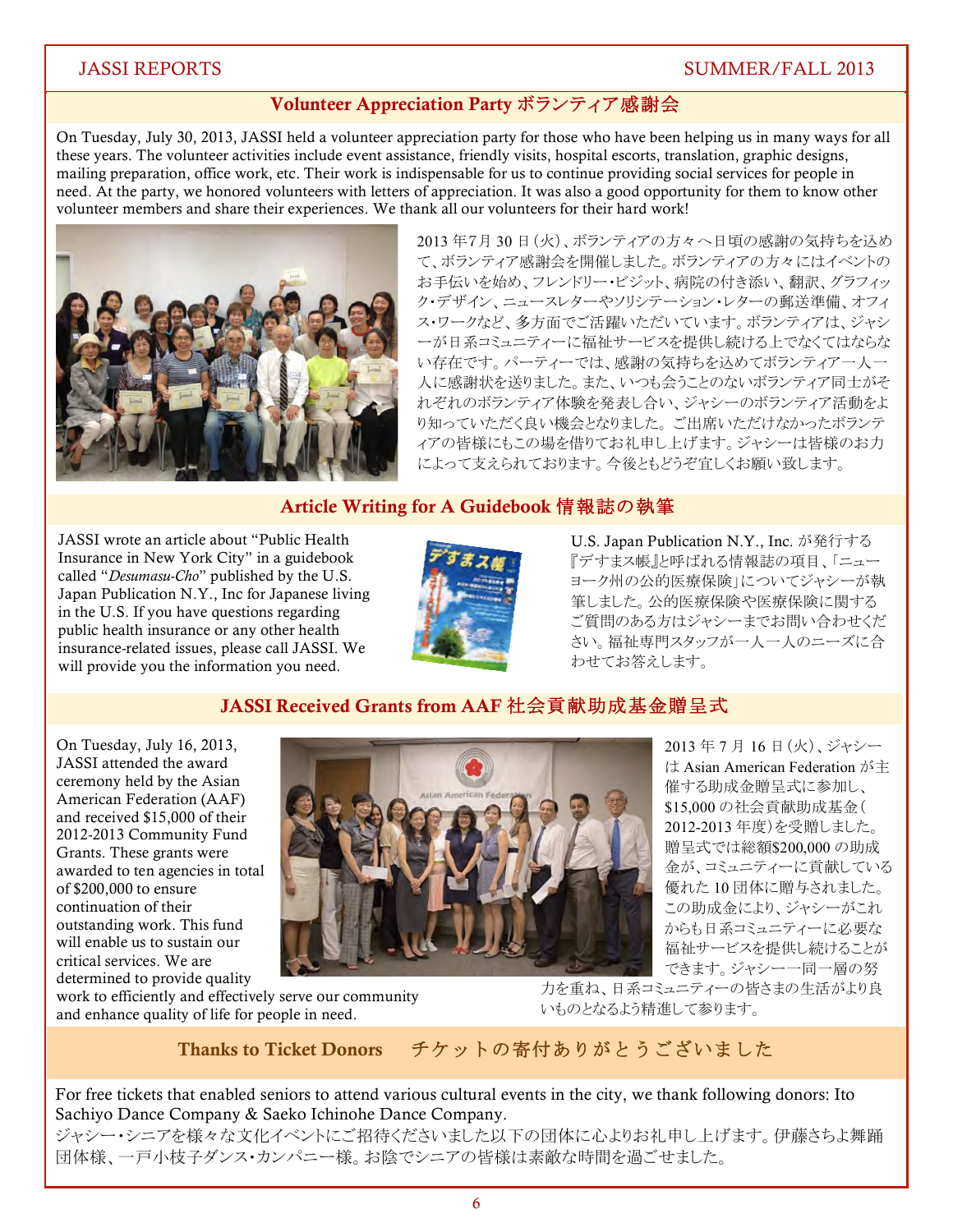# Thanks to our *Tomo no Kai* Members 友の会会員の皆さまにお礼申し上げます

We would like to express our sincere appreciation to the following corporation for renewing their membership in *Tomo no Kai* (Friends of JASSI). 以下の企業・団体に、ジャシー友の会を更新して頂きました。こ の場を借りて厚くお礼申し上げます。

Actus Consulting Group, Inc. Eisai USA Foundation, Inc. Kajima U.S.A. Inc./Kajima Foundation, Inc. Law Office of Ryoko Mochizuki and Associates, LLC-LORMA HR Advisory Service Mitsubishi Gas Chemical America, Inc. Mitsubishi Heavy Industries America, Inc. Mitsui & Co. (USA), Inc./Mitsui U.S.A. Foundation Mizuho Corporation Bank, Ltd. Nippon Steel & Sumitomo Metal U.S.A., Inc. REDAC, Inc. Sony USA Foundation, Inc. Sumitomo Corporation of America Foundation Toyota Motor North America, Inc. TOP New York Wacoal America, Inc.

# We thank for the generous support from: ジャシーの活動をサポートしてくださって いる以下の団体にお礼申し上げます

Asian American Federation of New York Breitenecker and Associates Deloitte LLP Gillespie Global Group Goldman Sachs & Co. Hioki USA Corporation Japanese Children's Society, Inc. J.C.C. FUND JFC International, Inc. Mitsubishi Gas Chemical America, Inc. New York City Council Member Margaret Chin New York City Department for the Aging The Prospect Hill Foundation, Inc. Restaurant Yamaguchi The RIA Group, Inc. Shin Nippon Do-Corporation Sojitz Corporation of America Taylor & Taylor Associates, Inc. Toyota Motor North America, Inc.

# We thank all of individuals for their generous support of JASSI ジャシーの活動をサポートして下さっている多くの方々に感謝申し上げます

Due to limited space, not all donors are listed. We thank all donors 紙面の都合上、一定額以上のご寄付をいただのみ掲載させていただきましたが、ご寄付を下さった皆様に心より感謝致します。

Teruko Mitani Dava Weinstein Kaytaro Sugahara Kayoko Ohashi Yasuo Fukushima Ruby Takanishi Shinzo Yonezawa Motoatsu & Nobuko Sakurai Hitoshi Temma Yoshie Fuentes Kazushi & Shoko Kawakita Yasuhiro Takemoto Kunio Iyoda Yuichiro Kuwama, MD Junko Furuya Violet Tagawa Roy Ashikari Reiko Otsuka Teruko Neuwalder Frances Kaji Mari Matsumoto

Shigeyo Okubo Teruko Matsuoka Yasuo Okamoto Kieko McKeon Hilda Ohara Dai Miyazaki Naoki Achiwa Atsuko Obata Junko Noguchi Junko Noguchi Hasegawa Keiko Nakano Teruko Murata Chizuko Korn Konishi K Yasuo Kitasato Emy Robert Yusuke Katsuki Masaki Shirota Asako Kaneda Koji Hoshino Kanji & Akemi Tomizawa

Setsuko Hatori June Goldberg Tomoaki Kato Rie Tora Yuko Utada Kumiko Baumann Darin Arita Kazuko Aoki Hajime Nanahara Takeo Akiyama Kyoko Nansai Miyoko Morton Michiko Kukita Toako Arisaka Yukie Clark Tokie Matsutani Sakae Hata Masashi Izumi Yuiko Yampolsky Atsuko Sato Setsuko Kinoshita

Sone Takahara Akemi Ishida Charles Miller Yoko Okubo Sachiko De Rothermann Akira Yamasaki Michiko Otsuki Sandra Funatake Yoko Kitahara Chieko Nishino